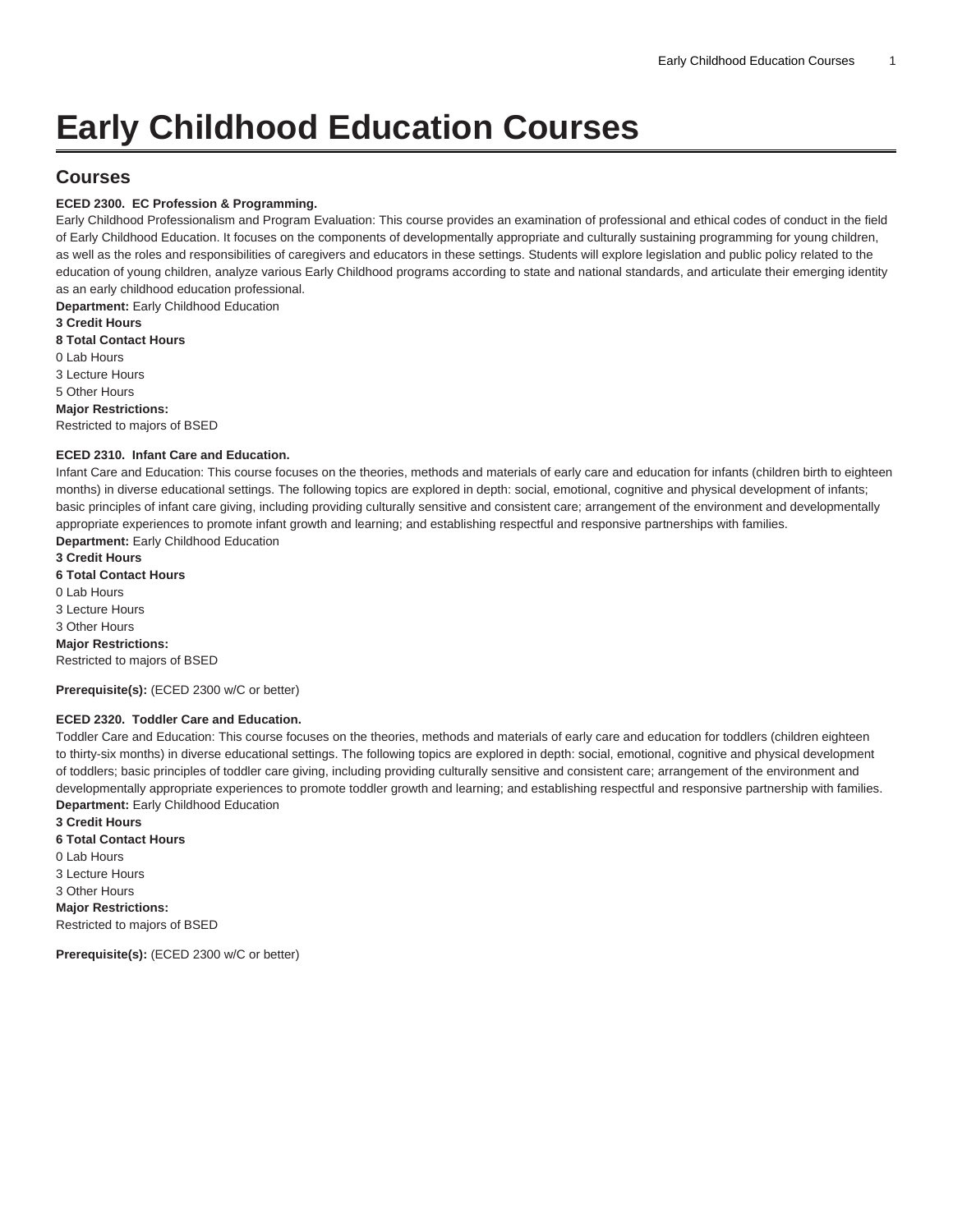### **ECED 2330. Intro/Early Childhood Educ.**

Introduction to Early Childhood Education: Introduction to the field of Early Childhood Education focusing on historical perspectives, current issues, types of curricula, and developmental practices. Restricted to majors of ED87 and IDST. [TCCN TECA 1311] **Department:** Early Childhood Education

#### **3 Credit Hours 4 Total Contact Hours**

1 Lab Hour

3 Lecture Hours

0 Other Hours

# **Major Restrictions:**

Restricted to majors of ED87, IDST

#### **ECED 2360. Observ & Assess Young Child.**

Observation and Assessment of Young Children: This course focuses on the observation and assessment of young children. It covers: 1) the appropriate use of assessment and observation strategies to document the development, growth, play and learning of young children, and 2) how authentic assessment methods can be used to tailor learning experiences to capitaliza on children's personal and cultural strengths and interests, and to meet their differentiated needs. Student will explore recording personal and cultural strengths and interests, and to meet their differentiated needs. Student will explore recording strategies, rating systems, child portfolios, and various assessment tools. This course includes 30 hours of fieldwork. **Department:** Early Childhood Education

**3 Credit Hours**

#### **3 Total Contact Hours**

2 Lab Hours

1 Lecture Hour

0 Other Hours

#### **Major Restrictions:**

Restricted to majors of BSED

**Prerequisite(s):** ([ECED 2300](/search/?P=ECED%202300) w/C or better)

# **ECED 2380. STEAM Learning in Early Years.**

STEAM Learning in the Early Years: This course provides an examination of the design, implementation and evaluation of activities and environments for young children to encourgae learning related to STEAM [Science, Technology, Engineering, Art, Mathematics] in diverse bilingual contexts. It covers how environmental interactions, socio-cultural relationships, STEM process, skills/practices and artistic expression interact to form the basis of early problem solving, critical and creative thinking, and STEAM conceptual development in young children.

**Department:** Early Childhood Education **3 Credit Hours 3 Total Contact Hours** 0 Lab Hours 3 Lecture Hours 0 Other Hours

**Major Restrictions:** Restricted to majors of BSED

**Prerequisite(s):** ([ECED 2300](/search/?P=ECED%202300) w/C or better)

#### **ECED 3209. Arts for Elementary Teacher.**

This course will explore, identify and analyze the Fine Arts Curriculum Standards (Art, Music and Theater) required for the EC-6 Certificate in the Educator Preparation Program. Emphasis will be placed on the understanding of the concepts and applying this understanding to the instructional process in the elementary classroom (Early Childhood - 6th grade, EC-6).

**Department:** Early Childhood Education

- **2 Credit Hours**
- **2 Total Contact Hours**
- 0 Lab Hours
- 2 Lecture Hours
- 0 Other Hours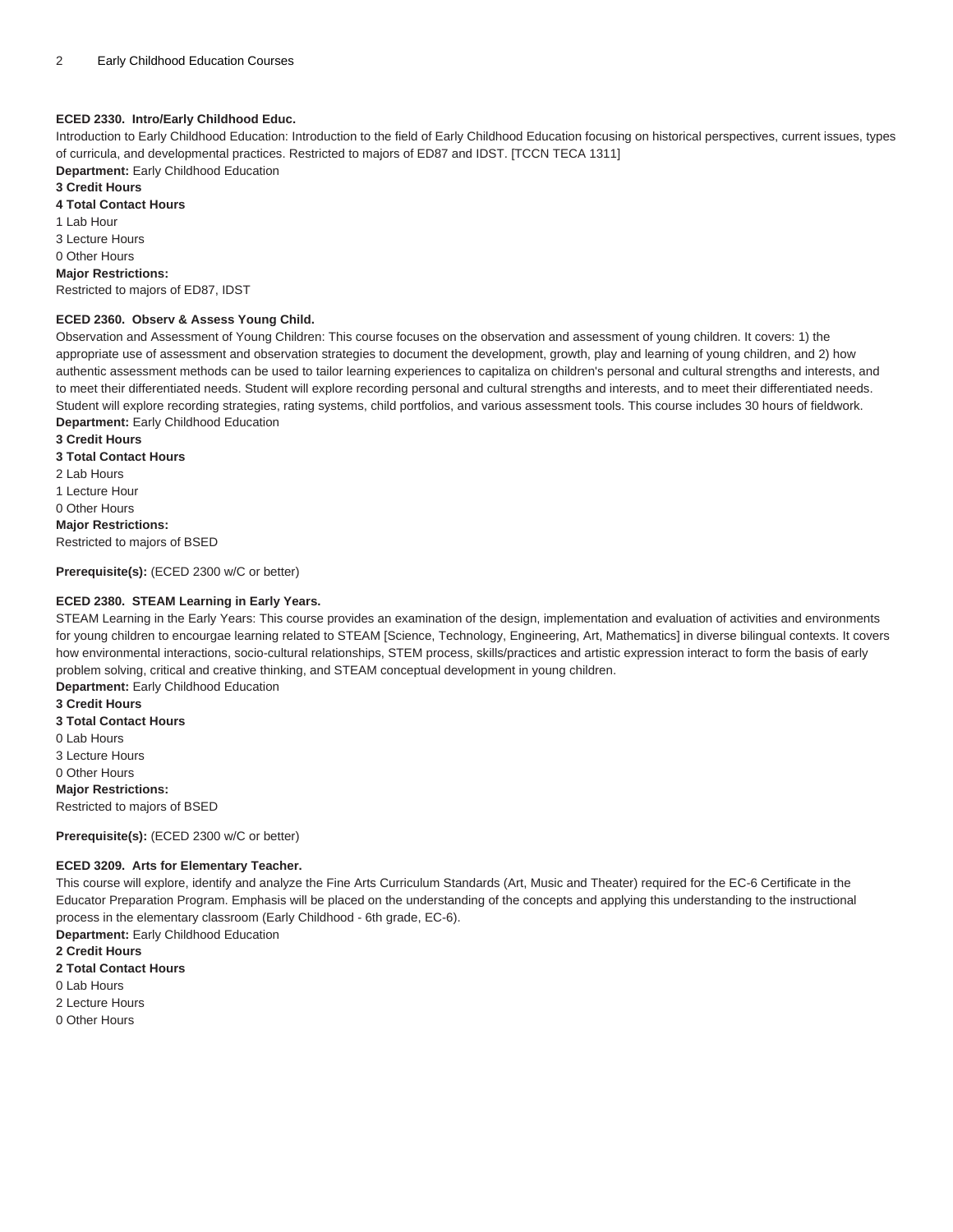#### **ECED 3300. Child Dev Appl to EC Practice.**

Child Development Applied to Early Childhood Practice: This course will provide an examination of the psychological and psychosocial bases of early childhood as they relate to educational practice with young children, birth to age 8. It focuses on young children's physical, cognitive, communicative, social and emotional development--both as contributors to, and as consequences of, early learning experiences. Early learning will be examined in relation to biological factors, child and family factors, program/ schooling factors and social factors, particularly in diverse bilingual education settings. **Department:** Early Childhood Education

**3 Credit Hours**

**3 Total Contact Hours** 0 Lab Hours 3 Lecture Hours 0 Other Hours **Major Restrictions:** Restricted to majors of BSED

**Classification Restrictions:**

Restricted to class of JR,SR

**Prerequisite(s):** ([ECED 2300](/search/?P=ECED%202300) w/C or better)

#### **ECED 3305. Approaches to EC Care & Ed.**

Approaches to Early Childhood Care and Education: This course provides a comprehensive exploration of the historical, philosophical, sociological, and political bases for the care and education of young children. It covers historical and contemporary approaches to early childhood education; multicultural and social ecological factors in early care and schooling, particularly for diverse bilingual settings; advocacy and current issues in early childhood education practice.

**Department:** Early Childhood Education **3 Credit Hours 3 Total Contact Hours** 0 Lab Hours 3 Lecture Hours 0 Other Hours **Major Restrictions:** Restricted to majors of BSED

#### **Classification Restrictions:**

Restricted to class of JR,SR

**Prerequisite(s):** ([ECED 2300](/search/?P=ECED%202300) w/C or better)

#### **ECED 3310. The Arts in the Early Years.**

The Arts in the Early Years: This course prepares participants to integrate the Arts (visual arts, creative writing, music, theatre and dance) across the early childhood/elementary curriculum. It covers art content; theories, methods and materials of instruction; lesson planning and classroom management techniques for Arts-based teaching, with a particular emphasis on engaging diverse students in personally and culturally meaningful self-expression. Students will explore developmentally appropriate practices that nurture artistic development and experience the creative process through hands-on study of the Arts.

**Department:** Early Childhood Education **3 Credit Hours 3.25 Total Contact Hours** 0 Lab Hours 3 Lecture Hours .25 Other Hours **Major Restrictions:** Restricted to majors of APLE, BSED, IDST

**Classification Restrictions:** Restricted to class of JR,SR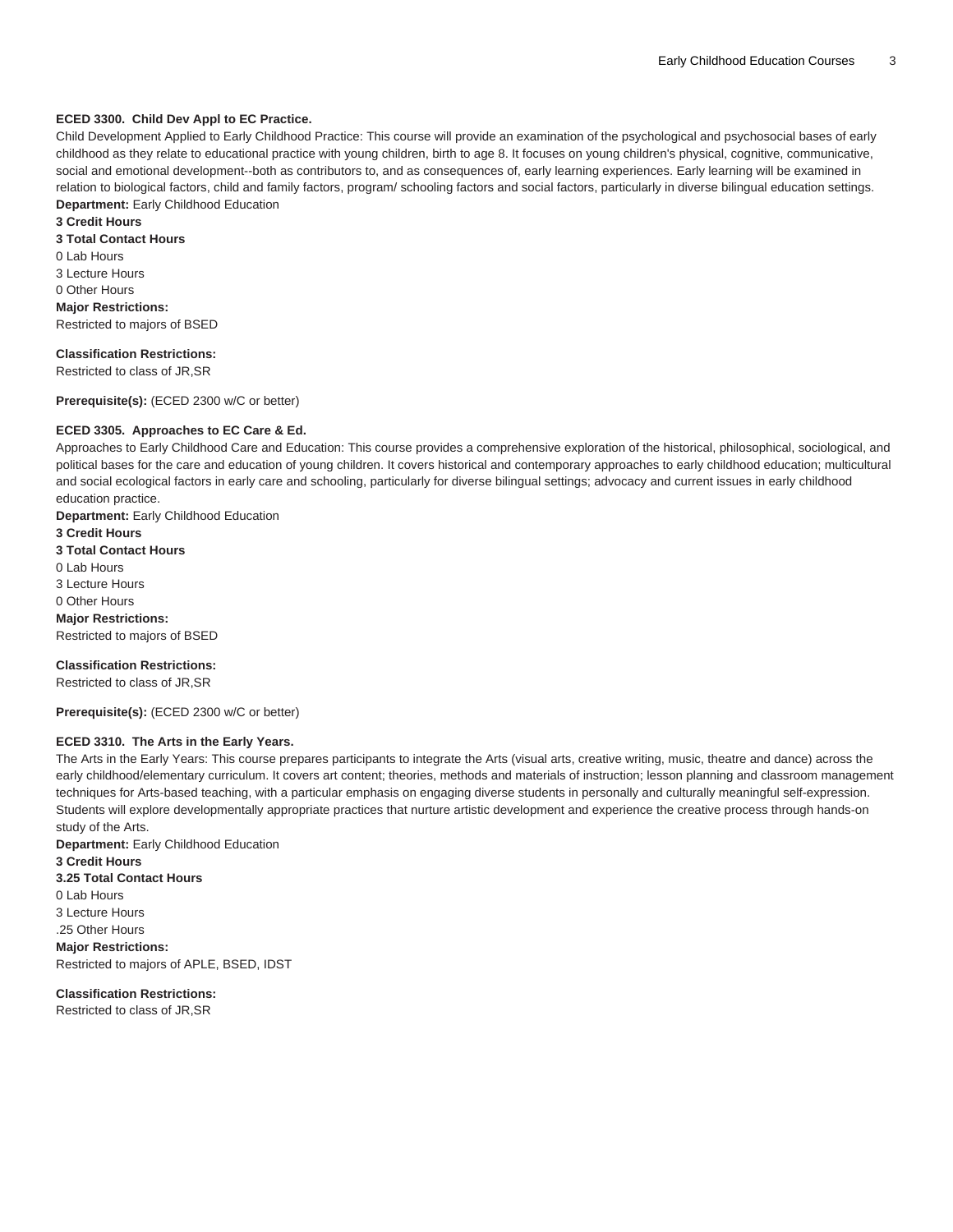#### **ECED 3330. Intro to Early Childhood Ed.**

This course serves as an introduction to the field of Early Childhood Education focusing on historical perspectives, current issues, types of curricula, and developmental practices.

**Department:** Early Childhood Education

#### **3 Credit Hours**

**3 Total Contact Hours**

- 0 Lab Hours
- 3 Lecture Hours
- 0 Other Hours

#### **ECED 4300. Responsive Class Management.**

Responsive Class Management: This course adopts an encompassing view of classroom management, including: positive child guidance strategies, inclusive social organization strategies and the design of engaging learning environments. It covers the psychosocial foundations of current child guidance strategies and practical approaches to promoting effective child-teacher, peer-peer and large group interactions. Emphasis is placed on ways teachers can foster respectful and responsive relationships with and between students, as well as techniques for nurturing self-regulation, selfmotivativion and self-esteem in children.

**Department:** Early Childhood Education

**3 Credit Hours 3 Total Contact Hours**

0 Lab Hours 3 Lecture Hours 0 Other Hours **Major Restrictions:** Restricted to majors of BSED

#### **Classification Restrictions:**

Restricted to class of JR,SR

#### **ECED 4335. Lang & Lit in the Early Years.**

Language and Literacy in The Early Years: This course focuses on the knowledge, skills and abilities young children develop for oral language use, emergent reading and emergent writing. Current research and educational practices; the role of sociocultural influences and children's literature; and the components of literacy-rich classrooms will be analyzed in relation to theoretical views of early literacy development. Students will explore developmentally appropriate practices that nurture the early language and literacy development of diverse learners through the selection and development of curricula for early elementary grades. **Department:** Early Childhood Education

**3 Credit Hours 3.5 Total Contact Hours** 0 Lab Hours 3 Lecture Hours .5 Other Hours **Major Restrictions:** Restricted to majors of APLE, BSED, IDST

**Prerequisite(s):** ([BED 4340](/search/?P=BED%204340) w/C or better AND [RED 3315](/search/?P=RED%203315) w/C or better)

#### **Corequisite(s):** [RED 4341](/search/?P=RED%204341)

#### **ECED 4357. Play & Learn in the Early Yrs.**

Play and Learning in the Early Years: This course focuses on promoting and guiding children's play as a fundamental learning mechanism within culturally and linguistically diverse early elementary classrooms. It covers research and theories of play; strategies, materials, and activities that support and encourage play and creativity; and the role of play-based instructional approaches in fostering learning across all academic content areas. Students will design learning experiences that emphasize play, multi-sensory engagement and active, hands-on problem-solving to promote early learning and growth in all developmental domains.

**Department:** Early Childhood Education

- **3 Credit Hours**
- **3 Total Contact Hours**
- 0 Lab Hours
- 3 Lecture Hours

0 Other Hours

**Classification Restrictions:**

Restricted to class of JR,SR